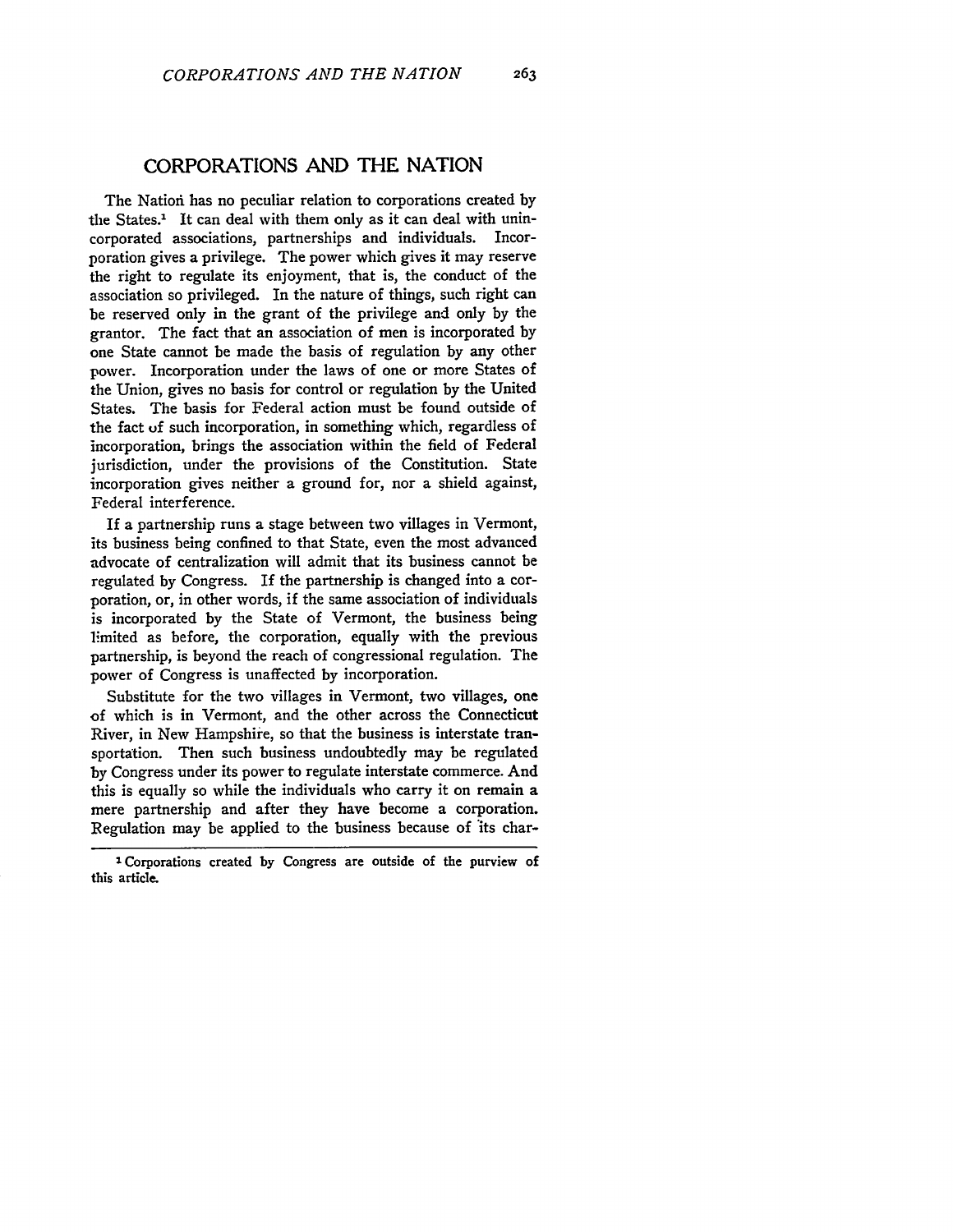acter. The legal character of the association, the fact that it is or is not incorporated, in no way affects the question.

Suppose a further change is made, and the business of the association is both carriage between two villages in Vermont and carriage between two villages, one in Vermont and one in New Hampshire. Business of the former kind is outside of the power of Federal regulation; business of the latter kind is within such power. The one kind of business may and the other may not be regulated **by** Congress. The association generally is not subject to such regulation, but only the interstate business which it does. The fact that the same body of men carry on both kinds of business cannot extend the power of Congress; and the power is precisely the same, whether they are associated as a partnership or as a State corporation. That part of the business which is within the definition of interstate commerce, is subject to regulation under the powers referred to; the rest of the business is not. The association may be regulated with respect to its interstate business, but only with respect to such business. Whether it is incorporated or not, whatever it does is free from, or subject to, Federal regulation, according as what it does is without or within the field of interstate commerce.

The Interstate Commerce Act in no sense attempts to regulate corporations; it regulates commerce only. It has lately been extended so as to cover express business. Some of the express companies are incorporated; some of the important ones are not.

The Anti-Trust Act of 189o, does not mention corporations, except in declaring that the word "person" as therein used, includes "corporations." It prohibits certain doings-if the word "certain" may be used, though it is still uncertain what the prohibited doings are. It applies whether the doers are corporations or natural persons. It is the character of the business, not the character of those who do it, which gives to Congress the right to regulate it, and is to be considered in any proceeding under the Act.

When individuals are more frequently prosecuted under these acts, it will be more generally realized that they are not based upon any peculiar relation of the Nation to corporations, but upon the power of Congress to regulate interstate and foreign commerce **by** whomsoever carried on.

In the proposals for Federal regulation of corporations, it is sometimes urged that corporations are peculiarly subject to State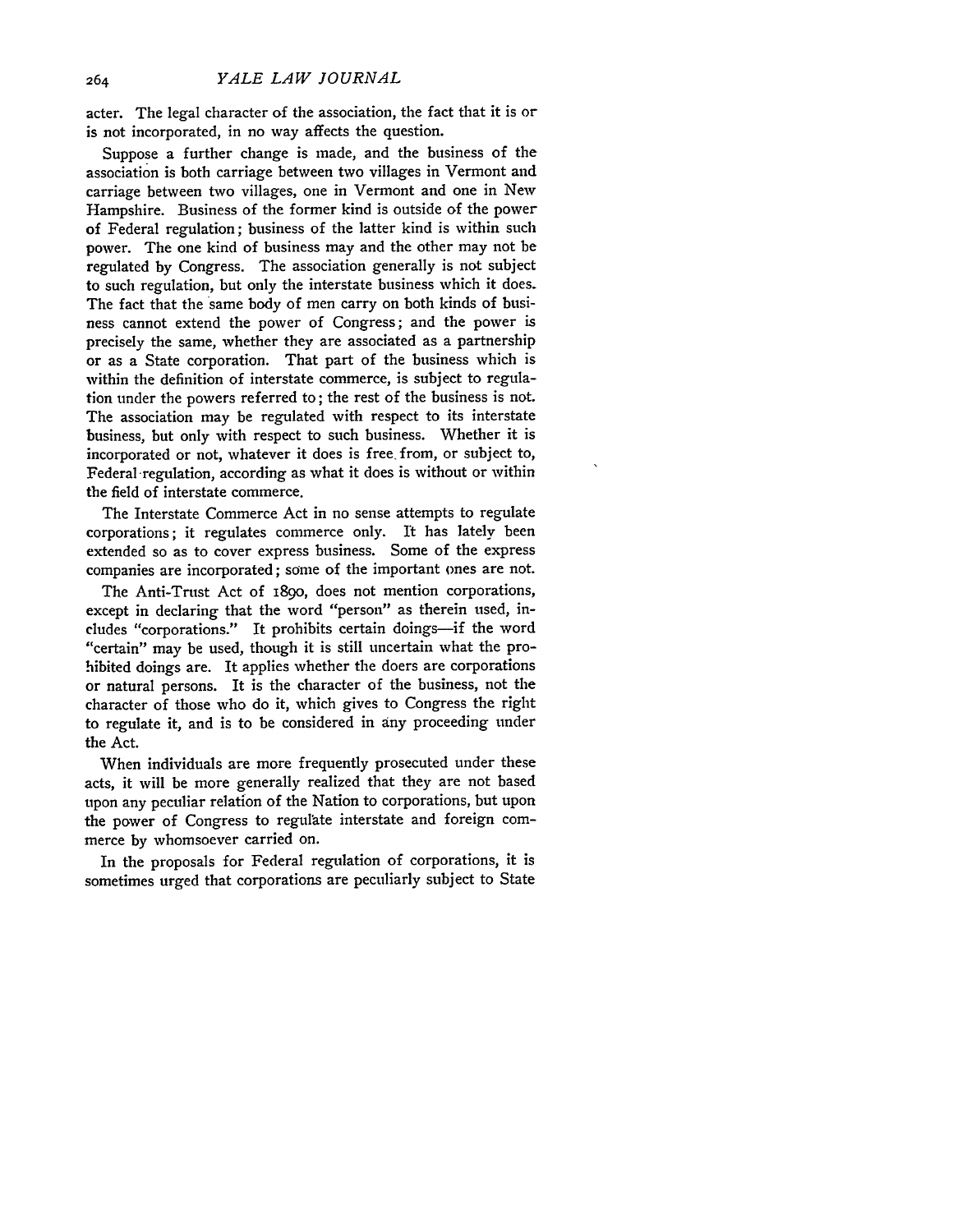regulations, because of the franchises which they enjoy. The State **by** which a franchise is granted, may regulate the use of such franchises, if this right is reserved in the grant. But no other sovereignty can base a right of regulation upon such grant or such reservation therein. Whether a corporation enjoys only the franchise of corporate being-as is true of all industrial corporations-or enjoys, in addition to such franchise, a prerogative franchise such as that of maintaining and operating a railroad, the fact that it enjoys such franchise or franchises **by** grant from one or more of the States, gives no basis whatever for regulation of its business **by** the Federal Government.

With reference to the Federal Government, then, corporations created **by** the States stand upon the same footing as natural persons; if their business may be regulated, it is because of the character of the business, because such business-by whomsoever it may be carried on- is of the kind which is subjected to Federal regulation **by** the Constitution.

**All** this is quite obvious; but the obvious is often overlooked. Argument is unnecessary. Reference to authorities would be a waste of effort. It needs only to be pointed out. That it is overlooked is shown **by** much of the talk upon many legislative suggestions which are heard in these days.

The conclusions from what has been pointed out are both restrictive and expansive. Limitations are seen to lie in the way of some legislative measures proposed. But on the other hand, it equally appears that some proposals should be broadened. If there is any reason for any suggested form of regulation as applied to business done **by** corporations, there must be the same reason for regulation of like business done **by** individuals, partnerships and unincorporated associations. Since the power of the Nation depends in no way upon incorporation, incorporation neither extends nor limits the power. Since it is the character of the business and not the legal character of the agency **by** which it is done which gives Congress its right of regulation, the legal character of the agency does not limit the power of Congress in its regulation of the business. Nor does it appear that there can be any difference in expediency, whether the agency is incorporated or not. The regulations which seem wise with respect to the business should not, therefore, be limited in their application to incorporated bodies. They should be general-as are the regulations of the Anti-Trust Act and the Interstate Com